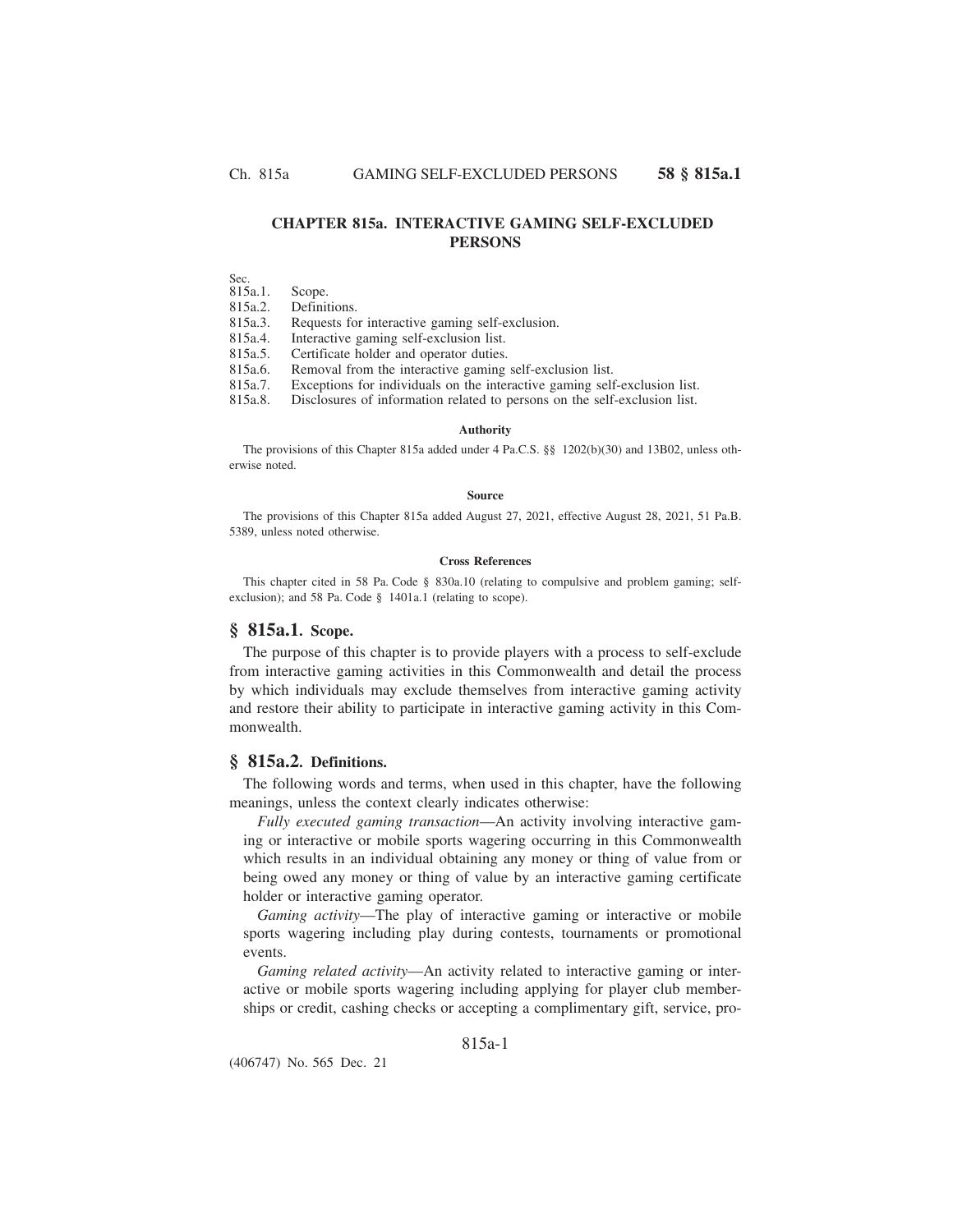motional item or other thing of value from an interactive gaming certificate holder, interactive gaming operator or an affiliate thereof.

*Interactive gaming self-excluded person*—A person whose name and identifying information is included, at the person's own request, on the interactive gaming self-exclusion list maintained by the Board.

*Interactive gaming self-exclusion list*—A list of names and identifying information of persons who, under this chapter, have voluntarily agreed to be:

(i) Excluded from engaging in interactive gaming or interactive or mobile sports wagering in this Commonwealth.

(ii) Prohibited from collecting any winnings or recovering any losses resulting from interactive gaming or interactive or mobile sports wagering activity in this Commonwealth.

*OCPG*—Office of Compulsive and Program Gambling.

*Winnings*—Any money or thing of value received from, or owed by, an interactive gaming certificate holder or interactive gaming operator as a result of a fully executed gaming transaction.

### **§ 815a.3. Requests for interactive gaming self-exclusion.**

(a) A person requesting placement on the interactive gaming self-exclusion list shall submit a completed Request for Voluntary Self-Exclusion from Gaming Activities Form to the Board by one of the following methods:

(1) Electronically on the Board's web site.

(2) In person by scheduling an appointment at the Board's Harrisburg office, one of the Board's other offices or at a licensed facility. To make an appointment, a person shall contact the OCPG at (717) 346-8300 or problemgambling@pa.gov.

(b) A request for interactive gaming self-exclusion must include all of the following identifying information:

(1) Name, including any aliases or nicknames.

- (2) Date of birth.
- (3) Address of current residence.
- (4) Telephone number.

(5) Social Security number, or the last 4 digits of the individual's Social Security number, when voluntarily provided in accordance with section 7 of the Privacy Act of 1974 (5 U.S.C.A. § 552a).

(6) Physical description of the person, including height, gender, hair color, eye color and any other physical characteristic that may assist in the identification of the person.

(c) The information provided in subsection (b) shall be updated by the interactive gaming self-excluded person within 30 days of a change. Updated information shall be submitted on a Change of Information Form to the following address, or submitted online in the ''update my information'' webform on the

815a-2

(406748) No. 565 Dec. 21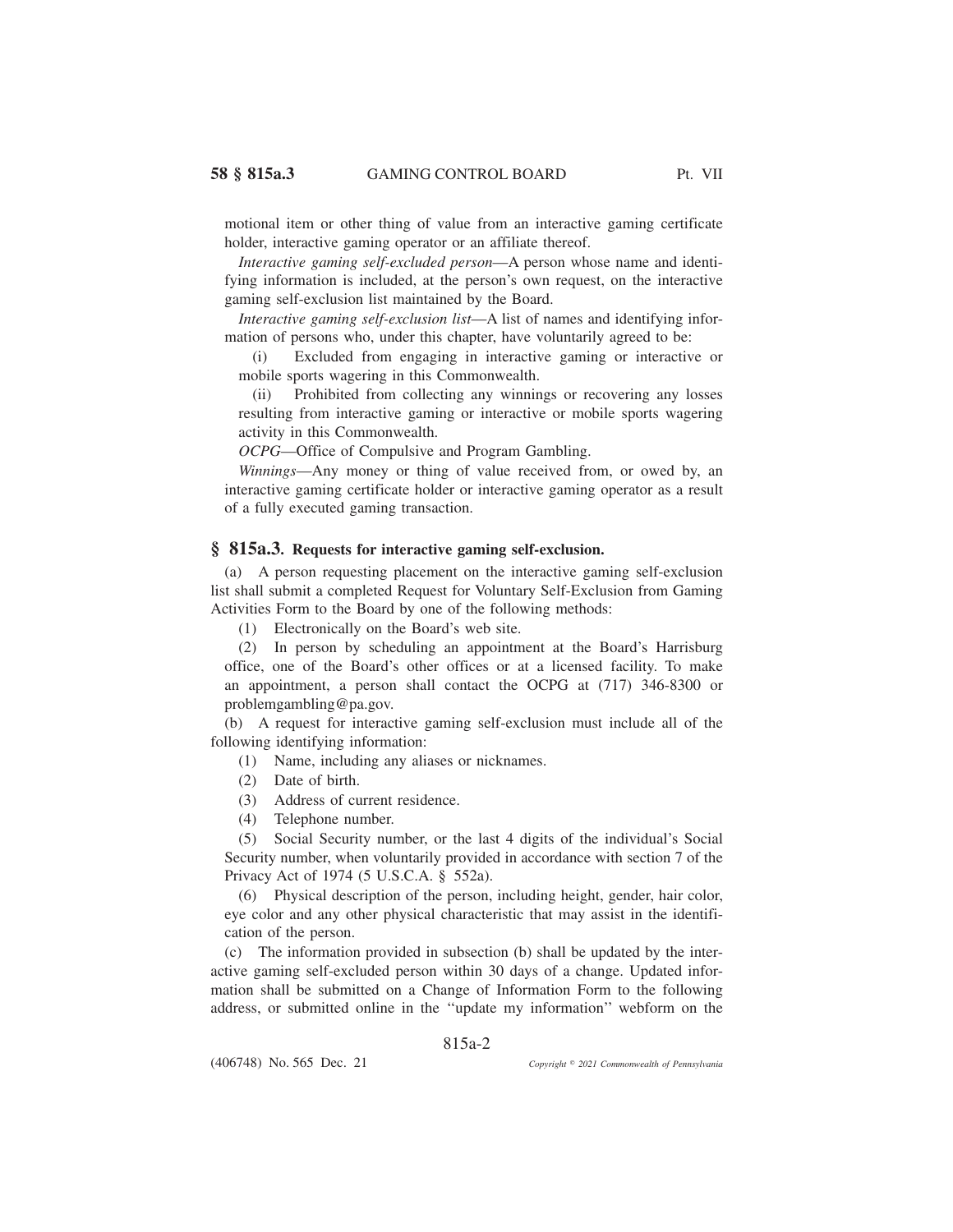Board's web site. A copy of the form can be obtained by calling the OPCG at  $(717)$  346-8300, by e-mail at problemgambling@pa.gov, or by writing to:

PENNSYLVANIA GAMING CONTROL BOARD

# OFFICE OF COMPULSIVE AND

## PROBLEM GAMBLING

## P.O. BOX 69060

### HARRISBURG, PA 17106-9060

(d) The length of interactive gaming self-exclusion requested by a person must be one of the following:

(1) One year (12 months).

(2) Five years.

(3) Lifetime.

(e) A request for self-exclusion from interactive gaming activities in this Commonwealth must include a signed release which:

(1) Acknowledges that the request for interactive gaming self-exclusion has been made voluntarily.

(2) Certifies that the information provided in the request for interactive gaming self-exclusion is true and accurate.

(3) Acknowledges that the individual requesting interactive gaming selfexclusion is or may be a problem gambler.

(4) Acknowledges that a person requesting a lifetime exclusion may only request removal from the interactive gaming self-exclusion list in accordance with the procedures set forth in § 815a.6 (relating to removal from the interactive gaming self-exclusion list) and that a person requesting a 1-year or 5-year exclusion will remain on the interactive gaming self-exclusion list until the period of exclusion expires.

(5) Acknowledges that if the individual is discovered participating in interactive gaming, that the individual's interactive gaming account will be suspended and the individual's winnings will be subject to confiscation and remittance to support compulsive and problem gambling programs.

(6) Releases, indemnifies, holds harmless and forever discharges the Commonwealth, the Board and all interactive gaming certificate holders or interactive gaming operators from claims, damages, losses, expenses or liability arising out of, by reason of or relating to the self-excluded person or to any other party for any harm, monetary or otherwise, which may arise as a result of one or more of the following:

(i) The failure of an interactive gaming certificate holder or interactive gaming operator to withhold interactive gaming privileges from or restore interactive gaming privileges to an interactive gaming self-excluded person.

(ii) Otherwise permitting or not permitting an interactive gaming selfexcluded person to engage in interactive gaming activities in this Commonwealth while on the list of interactive gaming self-excluded persons.

(iii) Confiscation of the individual's winnings.

815a-3

(405881) No. 564 Nov. 21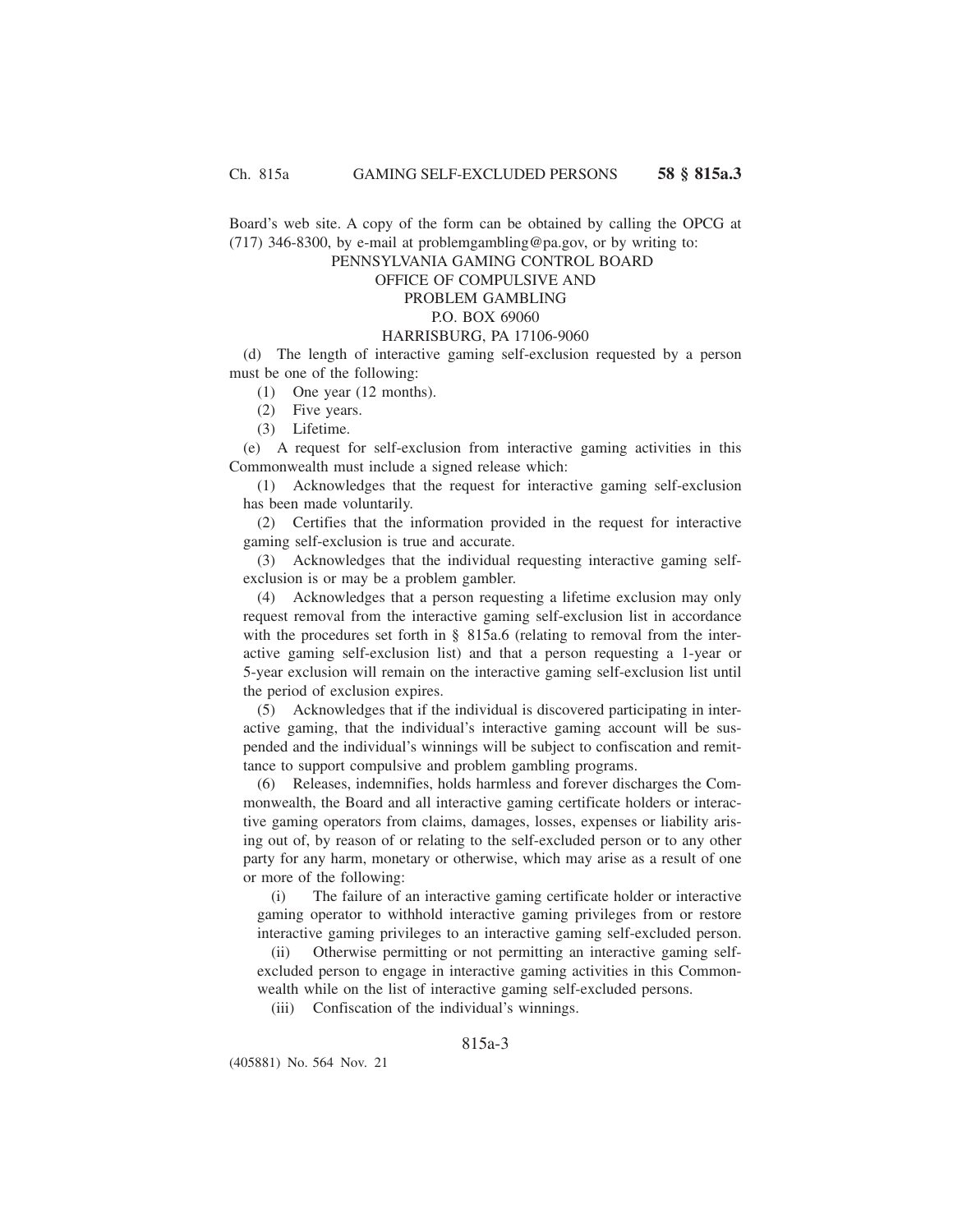(f) A person submitting an interactive gaming self-exclusion request shall present or submit electronically a copy of that person's valid government-issued identification containing the person's signature and photograph when the person submits the request, or if the person does not possess a valid government-issued identification, some other documentation to verify the identity of the person (for example, a utility or other bill in the person's name at the same address provided).

(g) A person requesting interactive gaming self-exclusion under this chapter shall have a photograph taken by the Board, or agent thereof, upon submission of the request to be on the list.

(h) A person requesting casino self-exclusion electronically on the Board's web site shall submit a copy of a recent passport-style photograph of the person upon submission of the request to be on the list.

#### **Cross References**

This section cited in 58 Pa. Code § 815a.4 (relating to interactive gaming self-exclusion list); and 58 Pa. Code § 815a.6 (relating to removal from the interactive gaming self-exclusion list).

### **§ 815a.4. Interactive gaming self-exclusion list.**

(a) The Board will maintain the official interactive gaming self-exclusion list and will make all necessary additions or deletions of individuals removed from the list under § 815a.6 (relating to removal from interactive gaming selfexclusion list) within 5 business days of the verification of the information received under § 815a.3 (relating to requests for interactive gaming selfexclusion) and shall make the interactive gaming self-exclusion list available to interactive gaming certificate holders and interactive gaming operators electronically by means of the Board's self-exclusion system.

(b) The information made available to interactive gaming certificate holder and interactive gaming operators by means of the Board's self-exclusion system will include the following information concerning a person who has been added to the interactive gaming self-exclusion list:

(1) Name, including any aliases or nicknames.

- (2) Date of birth.
- (3) Address of current residence.
- (4) Telephone number.

(5) Social Security number, or the last 4 digits of the individual's Social Security number, when voluntarily provided by the person requesting interactive gaming self-exclusion under section 7 of the Privacy Act of 1974 (5 U.S.C.A. § 552a).

(6) Physical description of the person, including height, gender, hair color, eye color and other physical characteristic, that may assist in the identification of the person.

### 815a-4

(405882) No. 564 Nov. 21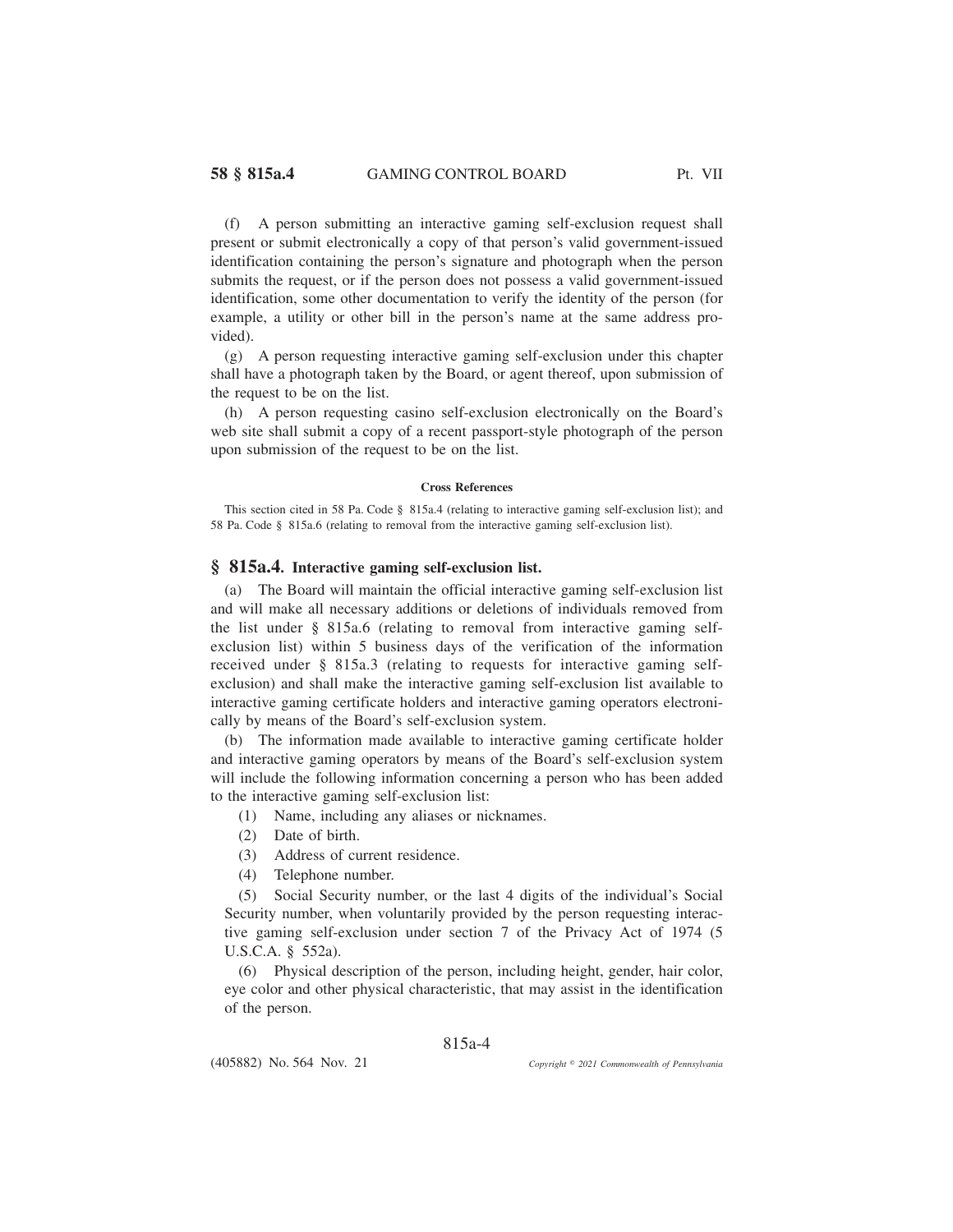(7) A copy of the photograph taken by the Board or submitted electronically under § 815a.3.

(c) The information made available to interactive gaming certificate holders and interactive gaming operators by the Board concerning a person whose name has been removed from the interactive gaming self-exclusion list will include the name and date of birth of the person.

(d) An interactive gaming certificate holder and interactive gaming operator shall maintain a copy of the interactive gaming self-exclusion list and establish procedures to ensure that the copy of the interactive gaming self-exclusion list is updated at least every 2 business days with the information made available by means of the Board's self-exclusion system and that all appropriate employees and agents of the interactive gaming certificate holder or interactive gaming operator are notified of any additions to or deletions from the list.

(e) Information furnished to or obtained by the Board under this chapter will be deemed confidential and will not be disclosed except in accordance with this chapter.

(f) Interactive gaming certificate holders or interactive gaming operators, employees or agents thereof may not disclose the name of, or any information about, a person who has requested self-exclusion from interactive gaming to anyone other than employees and agents of the interactive gaming certificate holder or interactive gaming operator whose duties and functions require access to the information. Notwithstanding the foregoing, an interactive gaming certificate holder or interactive gaming operator may disclose the identity of an interactive gaming self-excluded person to appropriate employees of affiliated gaming entities in this or other jurisdictions for the limited purpose of assisting in the proper administration of responsible gaming programs.

(g) An interactive gaming self-excluded person may not collect in any manner or in any proceeding any winnings or recover any losses arising as a result of any interactive gaming activity for the entire period of time that the person is on the Board's interactive gaming self-exclusion list.

(h) Winnings incurred by an interactive gaming self-excluded person shall be remitted to the Board to support compulsive and problem gambling programs of the Board.

(i) For the purposes of this section, winnings issued to, found on or about or redeemed by an interactive gaming self-excluded person's interactive gaming account shall be presumed to constitute winnings subject to remittance to the Board.

# **§ 815a.5. Certificate holder and operator duties.**

(a) An interactive gaming certificate holder or interactive gaming operator shall train its employees and establish procedures to do all of the following:

(1) Refuse wagers from and deny gaming privileges to an interactive gaming self-excluded person.

## 815a-5

(405883) No. 564 Nov. 21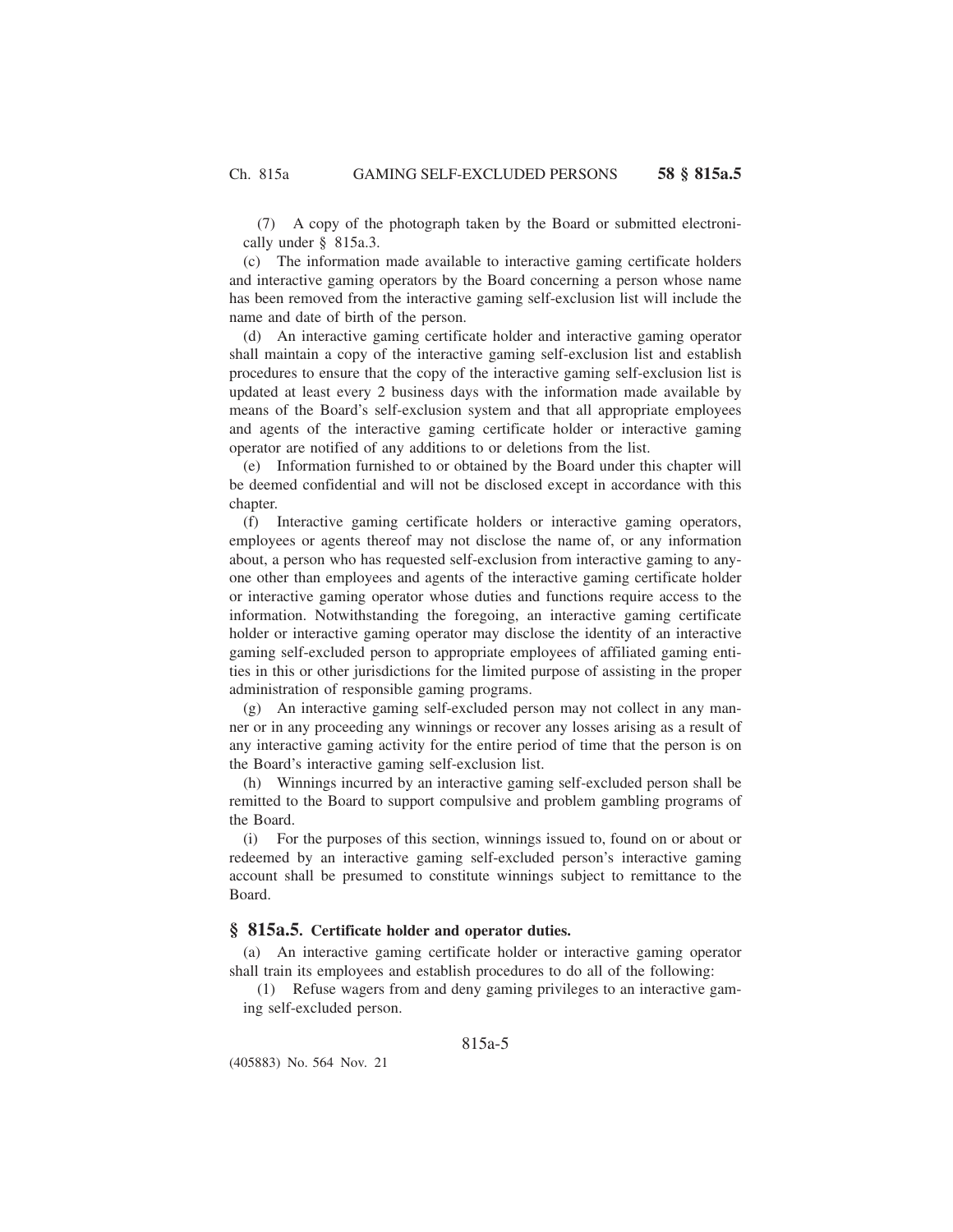(2) Deny gaming related activities and benefits to an interactive gaming self-excluded person.

(3) Ensure that interactive gaming self-excluded persons do not receive, either from the interactive gaming certificate holder, interactive gaming operator or any agent thereof, targeted mailings, telemarketing promotions, player club materials or other promotional materials relating to interactive gaming activities.

(4) Make available to registered players materials explaining the interactive gaming self-exclusion program.

(b) An interactive gaming certificate holder or interactive gaming operator shall submit a copy of its procedures and training materials established under this subsection to the Director of OCPG for review and approval at least 30 days prior to initiation of interactive gaming activities on interactive gaming sites. The interactive gaming certificate holder or interactive gaming operator will be notified in writing of any deficiencies in the procedures and training materials and may submit revisions to the procedures and training materials to the Director of the OCPG. An interactive gaming certificate holder or interactive gaming operator may not commence operations until the Director of the OCPG approves the procedures and training.

(c) An interactive gaming certificate holder or interactive gaming operator shall submit amendments to the procedures and training materials required under this subsection to the Director of the OCPG for review and approval at least 30 days prior to the intended implementation date of the amendments. The interactive gaming certificate holder or interactive gaming operator may implement the amendments on the 30th calendar day following the filing of the amendments unless the interactive gaming certificate holder or interactive gaming operator receives a notice under this subsection objecting to the amendments.

(d) If during the 30-day review period the Director of the OCPG determines that the amendments to the procedures and training materials may not promote the prevention of interactive gaming by self-excluded individuals or assist in the proper administration of the interactive gaming self-exclusion program, the Director of the OCPG may, by written notice to the interactive gaming certificate holder or interactive gaming operator, object to the amendments. The objection will:

(1) Specify the nature of the objection and, when possible, an acceptable alternative.

(2) Direct that the amendments not be implemented until approved by the Director of the OCPG.

(e) When the amendments to the procedures and training materials have been objected to under this subsection, the interactive gaming certificate holder or interactive gaming operator may submit revised amendments in accordance with this subsection (c).

815a-6

(405884) No. 564 Nov. 21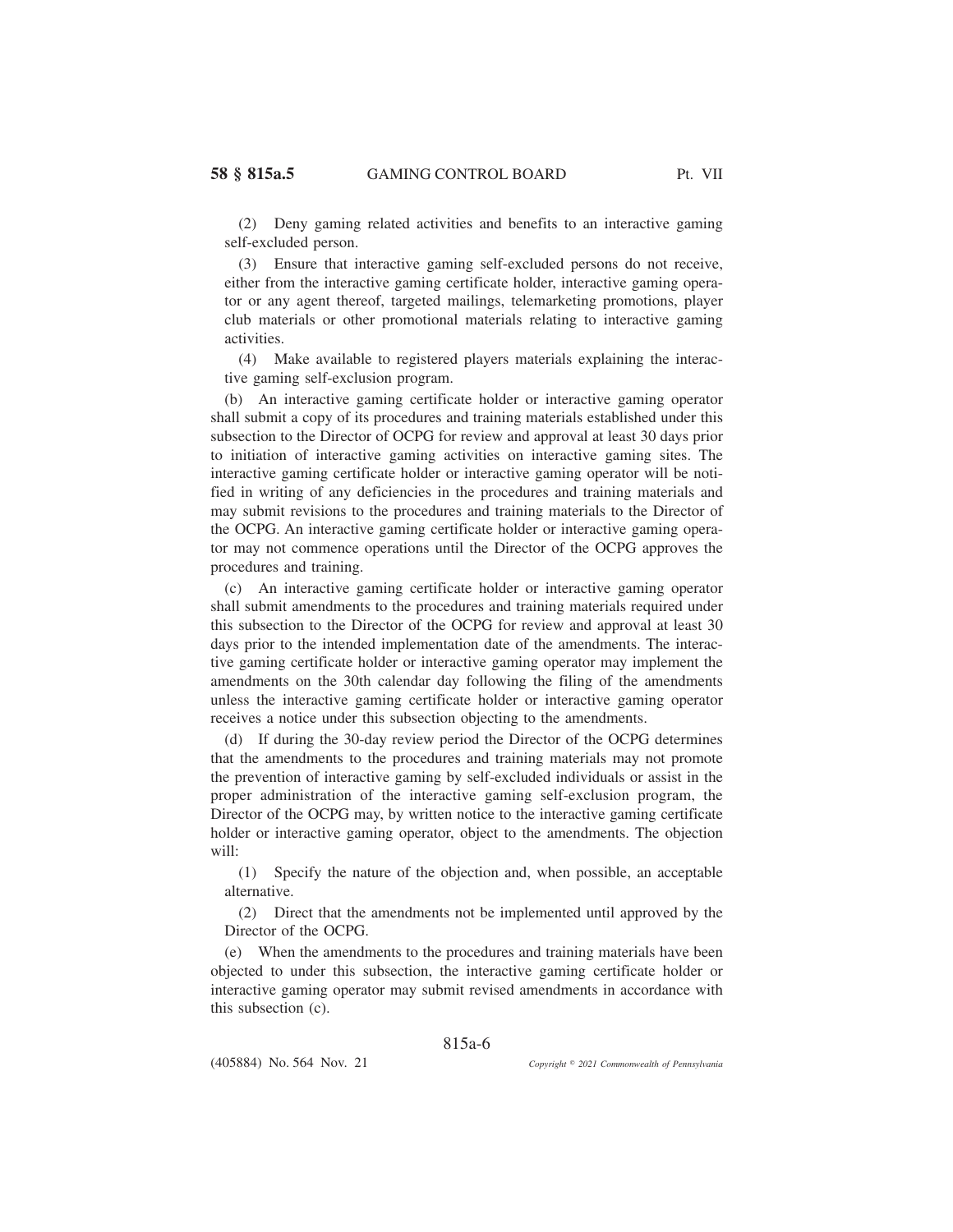(f) The list of interactive gaming self-excluded persons is confidential, and any distribution of the list to an unauthorized source constitutes a violation of the act.

(g) Under section 1516 of the act (relating to list of persons self-excluded from gaming activities), interactive gaming certificate holders and interactive gaming operators and employees thereof may not be liable for damages in any civil action, which is based on the following:

(1) Failure to withhold gaming privileges from or restore gaming privileges to an interactive gaming self-excluded person.

(2) Permitting or not permitting an interactive gaming self-excluded person to gamble.

(3) Good faith disclosure of the identity of an interactive gaming selfexcluded person to someone, other than those authorized by this chapter, for the purpose of complying with this chapter.

(g) An interactive gaming certificate holder or interactive gaming operator shall report the discovery of an interactive gaming self-excluded person that did or attempt to engage in interactive gaming related activities to the Director of the OCPG within 24 hours.

### **§ 815a.6. Removal from the interactive gaming self-exclusion list.**

(a) For individuals who are on the interactive gaming self-exclusion list for 1 year or 5 years, upon the conclusion of the period of self-exclusion, the individual will be removed from the interactive gaming self-exclusion list without further action on his part.

(b) For individuals who have elected to be interactive gaming self-excluded for less than lifetime, the individual may be removed from the interactive gaming self-exclusion list if all of the following has occurred:

(1) The individual has filed a petition with the Board's Office of Hearings and appeals requesting to be removed from the interactive gaming selfexclusion list.

(2) The individual has presented facts and circumstances which, in the Board's discretion, demonstrate a compelling reason for the Board to grant early removal from the interactive gaming self-exclusion list.

(3) The Board has found by a preponderance of the evidence that the person should be removed from the interactive gaming self-exclusion list and issues an order to that effect.

(c) For individuals who selected lifetime interactive gaming self-exclusion under  $\S$  815a.3(d)(3) (relating to requests for interactive gaming self-exclusion):

(1) After being on the interactive gaming self-exclusion list for a period of 10 years, the individual may petition the Board to be removed from the interactive gaming self-exclusion list.

(2) The petition shall be filed with the Board in writing, and shall be accompanied by all of the following:

## 815a-7

(405885) No. 564 Nov. 21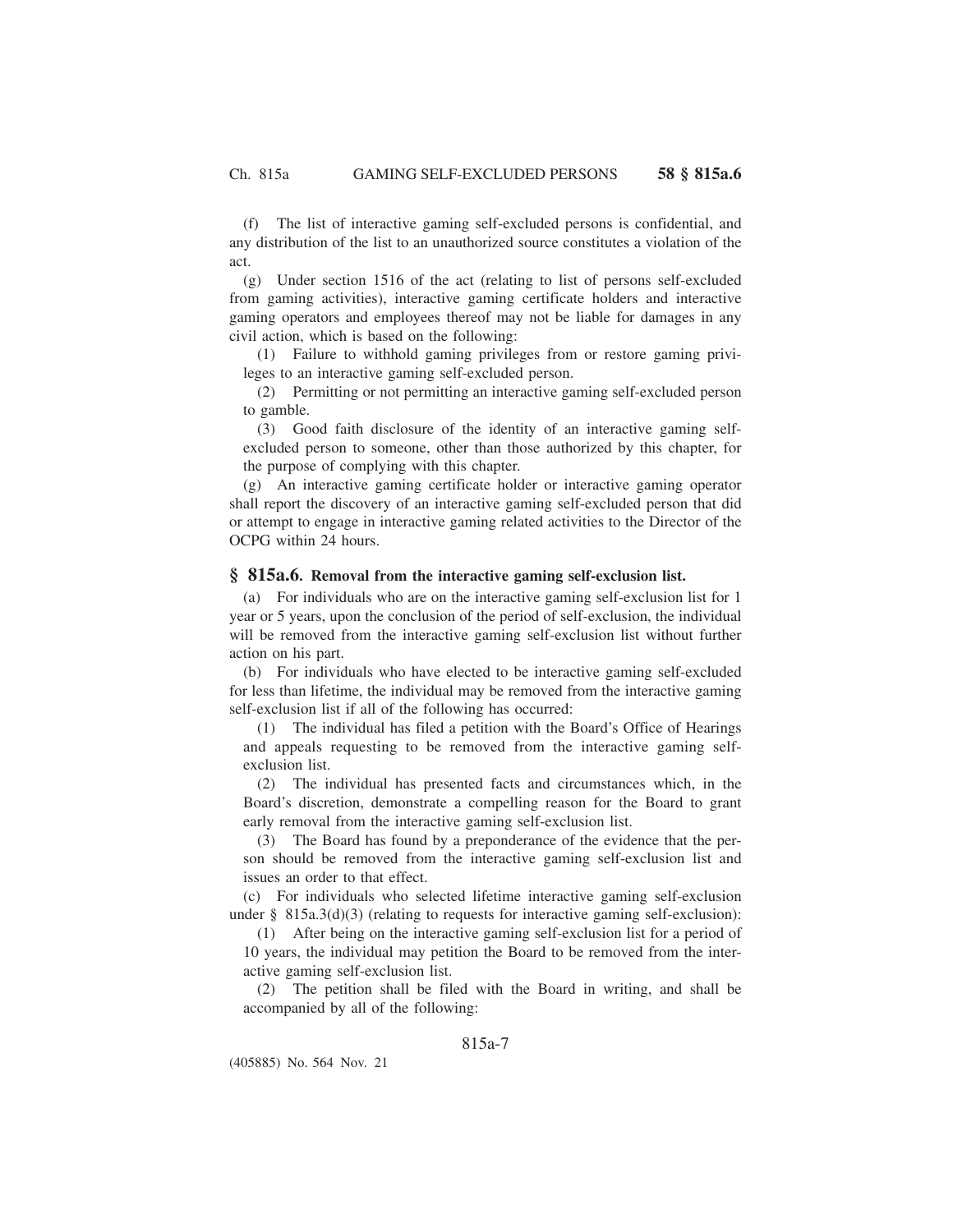(i) Documentation from a treatment provider who is certified by the International Gambling Counselor Certification Board or who has received a Problem Gambling Endorsement from the Pennsylvania Certification Board to conduct problem gambling assessments that the individual has completed a problem gambling assessment.

(ii) Documentation from a treatment provider that the individual has completed the treatment recommendation, if any, made after the assessment by the State-funded problem gambling treatment provider.

(3) After the petition is filed, OCPG will provide documentation to the Office of Enforcement Counsel regarding whether the individual has been known to engage in or attempt to engage in interactive gaming while selfexcluded, including dates and times.

(4) The petition shall be handled in accordance with the procedures for petitions found in Subpart H of the Board's regulations, including all confidentiality provisions.

(5) As the petitioner, the interactive gaming self-excluded individual filing the petition for removal from the interactive gaming self-exclusion list bears the burden of proof in showing that removal from the list would not be detrimental to the individual's physical or mental well-being and would not have a negative impact on gaming in the Commonwealth.

(6) If the Board:

(i) Grants the petition, it shall deliver to the individual by first class mail an Order approving the petition for removal from the interactive gaming self-exclusion list, and provide to the individual the contact information for OCPG for information on how to complete the removal process.

(ii) Denies the petition, it shall deliver to the individual by first class mail an Order denying the petition for removal from the interactive gaming self-exclusion list, which shall notify the individual that he or she shall remain on the interactive gaming self-exclusion list and include the reason for denial.

(7) Any petitioner whose petition is denied by the Board shall be prohibited from filing a subsequent petition for removal from the lifetime interactive gaming self-exclusion list for a period of five years from the date of denial.

#### **Cross References**

This section cited in 58 Pa. Code § 815a.3 (relating to requests for interactive gaming selfexclusion); and 58 Pa. Code § 815a.4 (relating to interactive gaming self-exclusion list).

## **§ 815a.7. Exceptions for individuals on the interactive gaming selfexclusion list.**

The prohibition against allowing interactive gaming self-excluded persons to engage in activities related to interactive gaming does not apply to an individual who is on the interactive gaming self-exclusion list if all of the following apply:

815a-8

(405886) No. 564 Nov. 21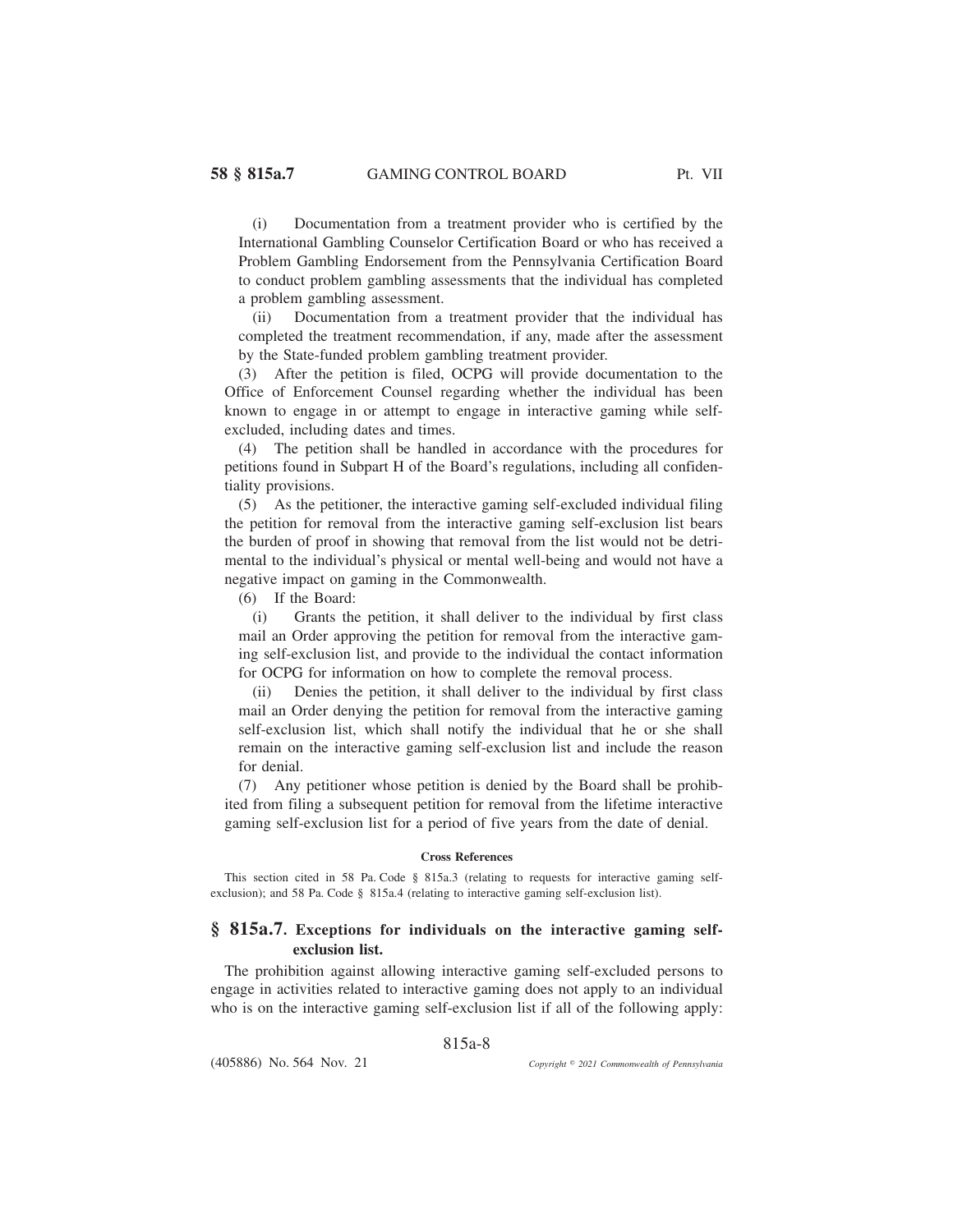(1) The individual is carrying out the duties of employment or incidental activities related to employment.

(2) The individual does not otherwise engage in any interactive gaming activities.

# **§ 815a.8. Disclosures of information related to persons on the selfexclusion list.**

(a) The Board may periodically release to the public demographics and general information regarding the interactive gaming self-exclusion lists such as the total number of individuals on the list, gender breakdown and age range.

(b) The Board may make selected data available, upon request, for the limited purpose of assisting in the proper administration of responsible gaming programs.

(c) The Board will not disclose identifying information or confirm or deny the existence of an individual's name on the Board's interactive gaming selfexclusion lists.

(405887) No. 564 Nov. 21

815a-9